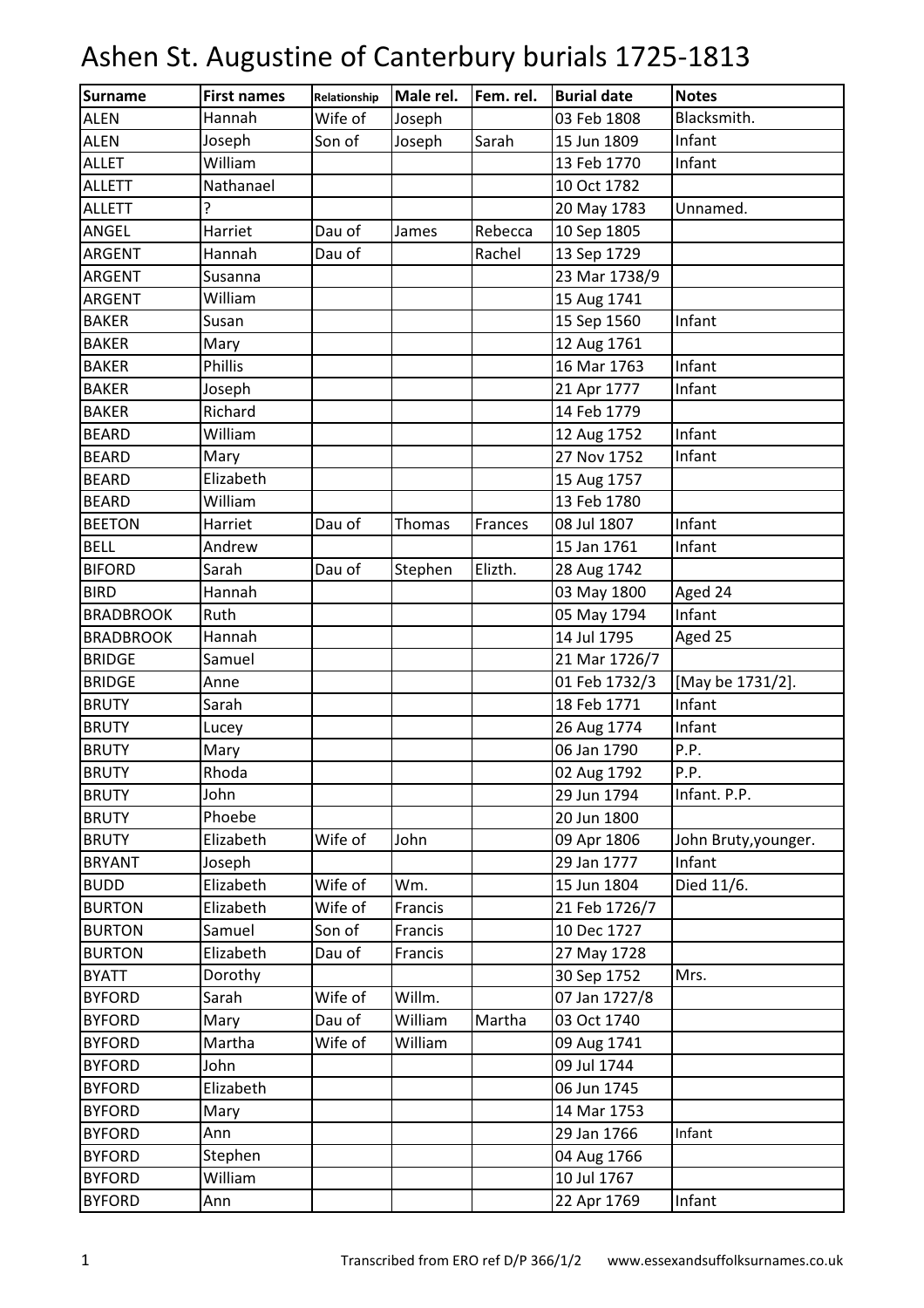| <b>Surname</b>  | <b>First names</b> | Relationship | Male rel. | Fem. rel. | <b>Burial date</b> | <b>Notes</b>                                                                                                 |
|-----------------|--------------------|--------------|-----------|-----------|--------------------|--------------------------------------------------------------------------------------------------------------|
| <b>BYFORD</b>   | Mary               |              |           |           | 13 Jul 1770        |                                                                                                              |
| <b>BYFORD</b>   | Stephen            |              |           |           | 28 May 1776        |                                                                                                              |
| <b>BYFORD</b>   | Elizabeth          |              |           |           | 13 Jan 1777        |                                                                                                              |
| <b>BYFORD</b>   | Elizabeth          |              |           |           | 05 Feb 1779        | Infant                                                                                                       |
| <b>BYFORD</b>   | Hannah             |              |           |           | 26 Mar 1786        | P.P.                                                                                                         |
| <b>BYFORD</b>   | John               |              |           |           | 26 Feb 1792        |                                                                                                              |
| <b>BYFORD</b>   | Sarah              |              |           |           | 05 Jul 1793        | Infant                                                                                                       |
| <b>BYFORD</b>   | Sarah              |              |           |           | 04 Dec 1794        |                                                                                                              |
| <b>BYFORD</b>   | Mary               |              |           |           | 10 May 1795        |                                                                                                              |
| <b>BYFORD</b>   | Sarah              |              |           |           | 26 Nov 1796        | Aged 21                                                                                                      |
| <b>BYFORD</b>   | Mary               |              |           |           | 22 Jun 1800        | Aged 56                                                                                                      |
|                 |                    |              |           |           |                    | Abode: Tilbury [juxta                                                                                        |
| <b>BYFORD</b>   | Ann                | Wife of      | William   |           | 12 Jan 1806        | Clare]                                                                                                       |
| <b>BYFORD</b>   | Charles            | Son of       | John      | Mary      | 27 Apr 1808        |                                                                                                              |
| <b>BYFORD</b>   | Mary               | Wife of      | John      |           | 26 Oct 1808        |                                                                                                              |
| CANNUM          | Richard            |              |           |           | 24 Jul 1744        |                                                                                                              |
| CARTER          | William            |              |           |           | 26 Jun 1765        |                                                                                                              |
| <b>CATER</b>    | Mary               |              |           |           | 22 Nov 1792        |                                                                                                              |
| CATLING         | Samuel             |              |           |           | 15 May 1756        | Killed by a cow?                                                                                             |
| <b>CHAMBERS</b> | Henry              |              |           |           | 26 Dec 1737        |                                                                                                              |
| CHAPMAN         | Mary               | Wife of      | Saml.     |           | 12 Apr 1729        |                                                                                                              |
| CHAPMAN         | Mary               | Wife of      | John      |           | 07 Dec 1742        |                                                                                                              |
| CHAPMAN         | John               |              |           |           | 18 Mar 1757        |                                                                                                              |
| CHAPMAN         | Ellen              |              |           |           | 14 Jul 1764        |                                                                                                              |
| CHAPMAN         | Ellen              |              |           |           | 21 Jan 1784        | P.P.                                                                                                         |
| CHAPMAN         | Jane               |              |           |           | 06 Feb 1787        | P.P.                                                                                                         |
| <b>CHINNERY</b> | William            |              |           |           | 24 May 1801        | Infant                                                                                                       |
| <b>CLARK</b>    | William            |              |           |           | 10 Oct 1729        |                                                                                                              |
| <b>CLARK</b>    | William            |              |           |           | 09 Apr 1754        |                                                                                                              |
| <b>CLARK</b>    | Mary               |              |           |           | 09 Feb 1756        |                                                                                                              |
| <b>CLARK</b>    | ?                  | Widow of     |           |           | 15 Jun 1757        | Unnamed.                                                                                                     |
| <b>CLARK</b>    | William            |              |           |           | 12 May 1768        |                                                                                                              |
| <b>CLARK</b>    | Susan              |              |           |           | 24 Jun 1770        |                                                                                                              |
| <b>CLARK</b>    | Martha             |              |           |           | 18 Nov 1772        |                                                                                                              |
| <b>CLARK</b>    | Joseph             |              |           |           | 15 Mar 1773        |                                                                                                              |
| <b>CLARK</b>    | Elizabeth          |              |           |           | 21 Sep 1779        | Infant                                                                                                       |
| <b>CLARK</b>    | Elizabeth          |              |           |           | 05 Jan 1782        | Infant                                                                                                       |
| <b>CLARK</b>    | Sarah              |              |           |           | 25 Dec 1789        |                                                                                                              |
| <b>CLARK</b>    | Mary               |              |           |           | 08 Oct 1800        | Aged 59                                                                                                      |
| <b>CLARKE</b>   | Elizabeth          |              |           |           | 20 May 1739        |                                                                                                              |
| <b>COOKE</b>    | Sarah              | Wife of      | William   |           | 17 Mar 1808        | Aged 61. Died 10/3.<br>Revd.Cooke<br>S.T.B., Curate otp.<br><b>Buried by Rev William</b><br>Sadler of Clare. |
| CORNELL         | Samuel             |              |           |           | 13 May 1777        |                                                                                                              |
| <b>CRACKLIN</b> | Margaret           | Widow of     |           |           | 01 Jun 1733        |                                                                                                              |
| <b>CUTBEE</b>   | Robert             |              |           |           | 13 Apr 1747        |                                                                                                              |
|                 |                    |              |           |           |                    |                                                                                                              |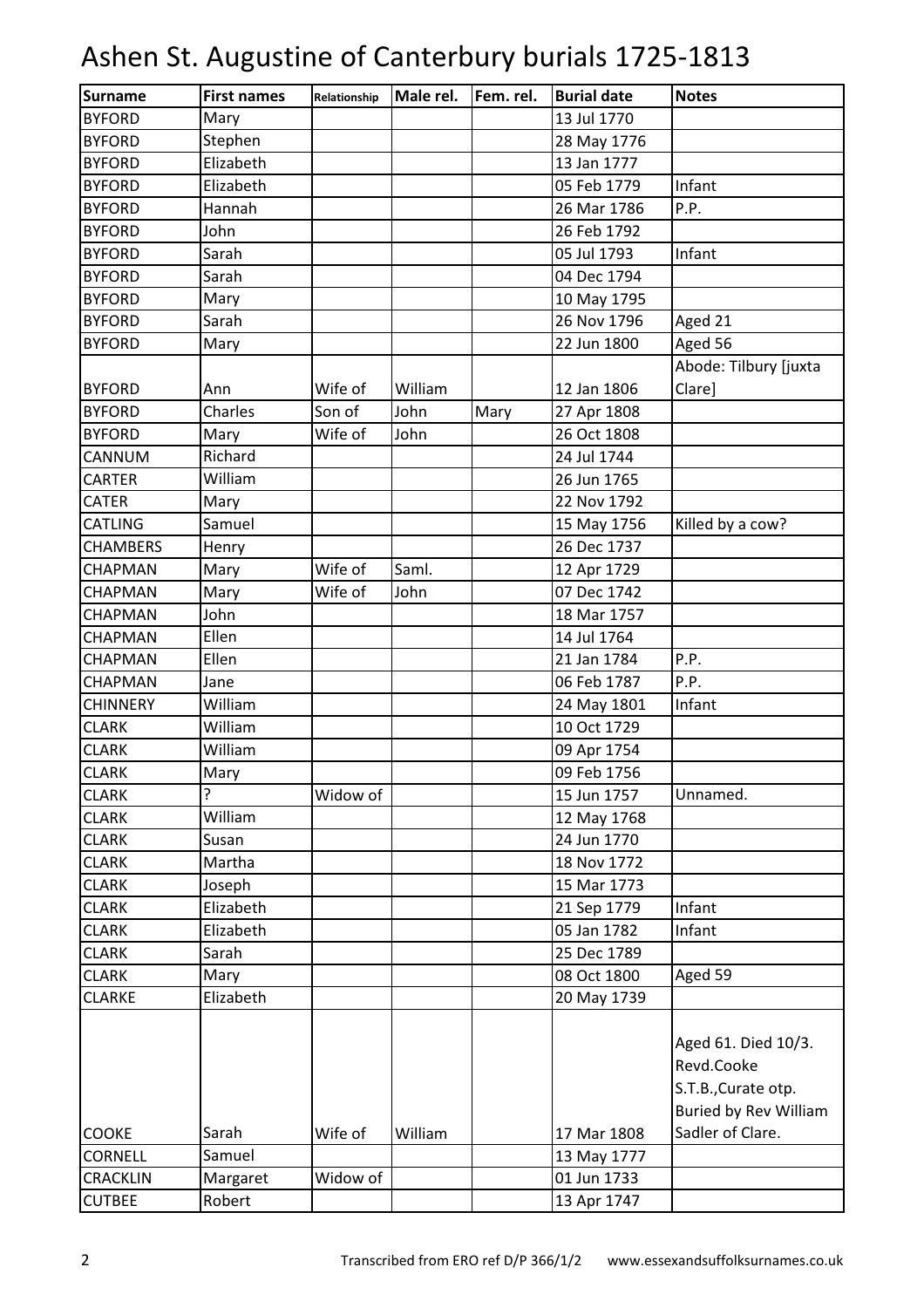| Surname           | <b>First names</b> | Relationship | Male rel. | Fem. rel. | <b>Burial date</b> | <b>Notes</b>         |
|-------------------|--------------------|--------------|-----------|-----------|--------------------|----------------------|
| <b>CUTHBERT</b>   | <b>Barbara</b>     |              |           |           | 28 Jun 1769        |                      |
| <b>CUTHBERT</b>   | Mary               |              |           |           | 10 May 1775        | Infant               |
| <b>CUTHBERT</b>   | Hannah             |              |           |           | 07 Nov 1784        | P.P.                 |
| <b>CUTHBERT</b>   | Charles            |              |           |           | 04 Mar 1786        | Infant. P.P.         |
| <b>CUTHBERT</b>   | William            |              |           |           | 07 Mar 1786        | Infant. P.P.         |
| <b>CUTHBERT</b>   | Charles            |              |           |           | 06 Dec 1790        | P.P.                 |
| <b>CUTHBERT</b>   | John               |              |           |           | 15 Mar 1795        |                      |
| <b>CUTHBERT</b>   | Elizabeth          |              |           |           | 18 Nov 1796        | Aged 59              |
| <b>CUTHBERT</b>   | Mary               |              |           |           | 12 Apr 1802        |                      |
| <b>CUTHBERT</b>   | James              | Son of       | James     | Elizabeth | 07 May 1806        |                      |
| <b>CUTHBERT</b>   | Charles            | Son of       | James     | Elizabeth | 25 Jul 1808        |                      |
| <b>CUTHBERT</b>   | Joseph             | Son of       | James     | Eliz.     | 30 Jul 1810        |                      |
| <b>DEEKS</b>      | William            |              |           |           | 31 Mar 1728        |                      |
| <b>DEEKS</b>      | Susanna            |              |           |           | 26 Dec 1738        |                      |
| <b>DEEKS</b>      | William            |              |           |           | 07 Nov 1742        |                      |
| <b>DESBOROUGH</b> | John               |              |           |           | 08 Feb 1745/6      |                      |
| <b>DIGBY</b>      |                    | Widow of     |           |           | 12 Jul 1759        | Unnamed.             |
| <b>DISBOROUGH</b> | George             |              |           |           | 01 Jan 1766        |                      |
| <b>DISBOROUGH</b> | Sarah              |              |           |           | 17 Oct 1776        | Infant               |
| <b>DISBOROUGH</b> | Hannah             |              |           |           | 20 Dec 1788        |                      |
|                   |                    |              |           |           |                    | Senr. Killed by a    |
| <b>DISBOROUGH</b> | John               |              |           |           | 12 Oct 1802        | waggon. Aged 68      |
| <b>DISBOROW</b>   | John               |              |           |           | 08 Aug 1727        |                      |
| <b>EDWARDS</b>    | William            | Son of       | John      | Susanna   | 18 Nov 1741        |                      |
| <b>EDWARDS</b>    | John               |              |           |           | 30 Nov 1745        |                      |
| <b>EDWARDS</b>    | Susannah           |              |           |           | 04 Mar 1753        |                      |
| <b>EDWARDS</b>    | Ann                |              |           |           | 15 Jun 1766        | Infant               |
| <b>EDWARDS</b>    | Elizabeth          |              |           |           | 30 Apr 1775        | Infant               |
| <b>EDWARDS</b>    | Henry              |              |           |           | 18 Jan 1777        | Infant               |
| <b>EDWARDS</b>    | Mary               |              |           |           | 03 Oct 1778        | Infant               |
| <b>EDWARDS</b>    | Thomas             |              |           |           | 28 Mar 1780        | Infant               |
| <b>EDWARDS</b>    | Elizabeth          |              |           |           | 01 Jan 1784        | Newborn.             |
| <b>EDWARDS</b>    | Elizabeth          |              |           |           | 16 Aug 1785        | Infant               |
| <b>EDWARDS</b>    | Sarah              |              |           |           | 14 Sep 1788        | Infant               |
| <b>EDWARDS</b>    | Charles            |              |           |           | 04 Jul 1794        | P.P.                 |
| <b>EDWARDS</b>    | Sarah              |              |           |           | 06 May 1795        | Infant               |
| <b>EDWARDS</b>    | John               |              |           |           | 02 Nov 1795        | Aged 31              |
| <b>EDWARDS</b>    | William            |              |           |           | 06 May 1797        | Infant               |
| <b>EDWARDS</b>    | William            |              |           |           | 21 Aug 1809        |                      |
| <b>ELGER</b>      | Robert             |              |           |           | 11 May 1750        |                      |
| <b>FARMER</b>     | Peter              | Son of       | John      | Hannah    | $* * 1811$         | No date given.       |
| <b>FARNSWORTH</b> | Anne               |              |           |           | 24 Dec 1732        |                      |
|                   |                    |              |           |           |                    | Dated 1753 in middle |
| <b>FARNSWORTH</b> | Sarah              |              |           |           | 10 Jul 1753        | of 1754s.            |
| <b>FARNSWORTH</b> | Ann                |              |           |           | 29 Apr 1766        |                      |
| <b>FARNSWORTH</b> | Mary               | Dau of       | John      | Hannah    | 08 Sep 1810        |                      |
| <b>FITCH</b>      | Ann                |              |           |           | 13 Jun 1782        | Infant               |
| <b>FITCH</b>      | Elizabeth          |              |           |           | 17 Oct 1782        | Infant               |
| <b>FITCH</b>      | Maria              |              |           |           | 29 Sep 1797        | Infant               |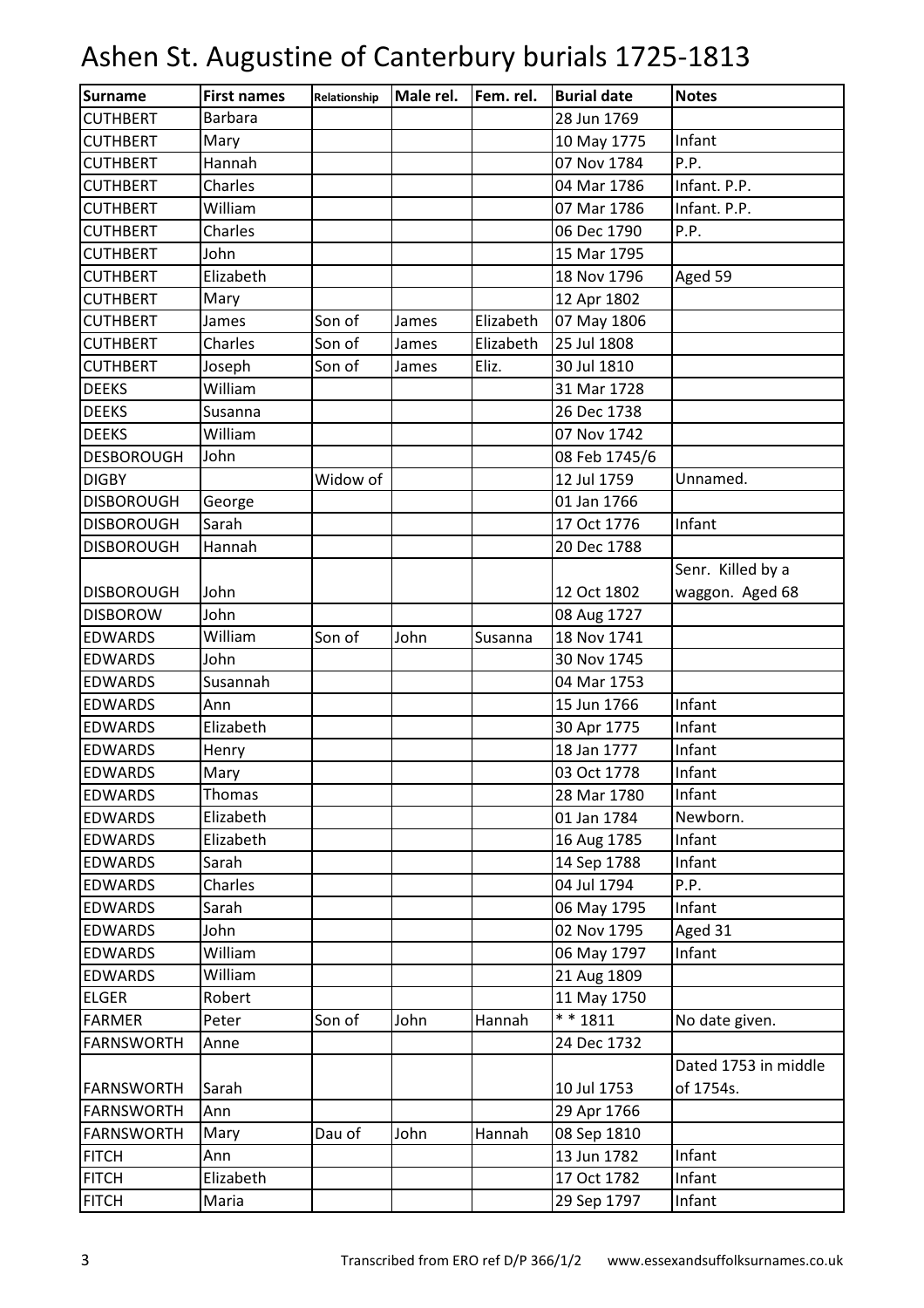| Surname        | <b>First names</b> | Relationship | Male rel. | Fem. rel. | <b>Burial date</b> | <b>Notes</b>           |
|----------------|--------------------|--------------|-----------|-----------|--------------------|------------------------|
| <b>FITCH</b>   | Hannah             |              |           |           | 20 Dec 1801        | Infant                 |
| <b>FITCH</b>   | John               |              |           |           | 28 Jul 1802        | Aged 17                |
| <b>FOX</b>     | Elizabeth          |              |           |           | 22 Mar 1774        | Infant                 |
| <b>FOX</b>     | Elizabeth          | Wife of      | William   |           | 18 Jan 1805        | Died 13/1.             |
| <b>FROST</b>   | James              |              |           |           | 16 May 1793        | P.P.                   |
| <b>FROST</b>   | Mary               |              |           |           | 28 May 1797        | Aged 52                |
| <b>FROST</b>   | Catherine          |              |           |           | 30 Nov 1803        | Died 26/11.            |
| <b>FROST</b>   | James              |              |           |           | 12 Jan 1808        | Widower.               |
| <b>FROST</b>   | Sarah              | Dau of       | Samuel    | Elizabeth | 19 Nov 1808        | Infant                 |
| <b>GIBBONS</b> | William            |              |           |           | 20 Sep 1778        |                        |
| <b>GOLDEN</b>  | John               |              |           |           | 04 Oct 1727        |                        |
| <b>GOLDEN</b>  | Ellena             |              |           |           | 18 Apr 1728        |                        |
| <b>GOLDEN</b>  | Mary               | Dau of       | William   | Mary      | 08 Feb 1742/3      |                        |
| <b>GOLDEN</b>  | Wm.                |              |           |           | 19 Nov 1811        | Aged 78                |
| <b>GOLDING</b> | William            | Son of       | John      | Judith    | 23 Feb 1730/1      |                        |
| <b>GOLDING</b> | Sarah              | Dau of       | Jeremiah  |           | 14 May 1731        |                        |
| <b>GOLDING</b> | Judith             | Wife of      | John      |           | 06 Jun 1731        |                        |
| <b>GOLDING</b> | Elizabeth          | Widow of     |           |           | 25 Jun 1731        |                        |
| <b>GOLDING</b> | John               |              |           |           | 12 May 1735        |                        |
| <b>GOLDING</b> | Mary               |              |           |           | 09 Jul 1745        |                        |
| <b>GOLDING</b> | Jeremiah           | Son of       | Jeremiah  | Sarah     | 27 Jan 1746/7      |                        |
| <b>GOLDING</b> | Thomas             |              |           |           | 08 Apr 1747        |                        |
| <b>GOLDING</b> | Hannah             | Dau of       | Wm.       | Mary      | 28 Jun 1747        |                        |
| <b>GOLDING</b> | John               |              |           |           | 16 Jan 1748/9      | Infant                 |
| <b>GOLDING</b> | Henry              |              |           |           | 17 Feb 1748/9      |                        |
| <b>GOLDING</b> | Hannah             |              |           |           | 15 Sep 1750        |                        |
| <b>GOLDING</b> | William            |              |           |           | 06 May 1754        |                        |
| <b>GOLDING</b> | John               | Son of       | John      |           | 03 Feb 1755        |                        |
| <b>GOLDING</b> | Thos.              |              |           |           | 28 Apr 1760        | Infant                 |
| <b>GOLDING</b> | Daniell            |              |           |           | 16 Oct 1760        | Infant                 |
| <b>GOLDING</b> | Mary               | Widow of     |           |           | ** 1761            | No date given.         |
| <b>GOLDING</b> | Thomas             |              |           |           | 20 Oct 1768        |                        |
| <b>GOLDING</b> | Mary               |              |           |           | 09 Feb 1773        |                        |
| <b>GOLDING</b> | William            |              |           |           | 13 Mar 1777        |                        |
| <b>GOLDING</b> | Elizabeth          |              |           |           | 26 Dec 1780        |                        |
| <b>GOLDING</b> | Jeremiah           |              |           |           | 13 Jan 1781        | Aged 90                |
| <b>GOLDING</b> | John               |              |           |           | 15 Aug 1782        |                        |
| <b>GOLDING</b> | Jeremiah           |              |           |           | 09 Feb 1787        |                        |
| <b>GOLDING</b> | Daniel             |              |           |           | 08 Aug 1787        |                        |
| <b>GOLDING</b> | Susan              |              |           |           | 30 Mar 1790        | Infant                 |
| <b>GOLDING</b> | John               |              |           |           | 20 Jan 1791        |                        |
| <b>GOLDING</b> | Elizabeth          |              |           |           | 25 Aug 1791        |                        |
|                |                    |              |           |           |                    |                        |
| <b>GOLDING</b> | Willm.             |              |           |           | 17 Mar 1797        | Aged 43. Church Clerk. |
| <b>GOLDING</b> | Catherine          |              |           |           | 08 Aug 1797        | Aged 84                |
| <b>GOLDING</b> | Henry              |              |           |           | 20 Jun 1799        | Aged 66                |
| <b>GOLDING</b> | Daniel             |              |           |           | 18 Jul 1801        | Farmer. Aged 34        |
| <b>GOLDING</b> | John               | Son of       | William   | Elizabeth | 24 Oct 1804        | Died 18/10. Aged 23    |
| <b>GOLDING</b> | Louisa             | Dau of       | Thomas    | Elizabeth | 01 May 1805        | Infant                 |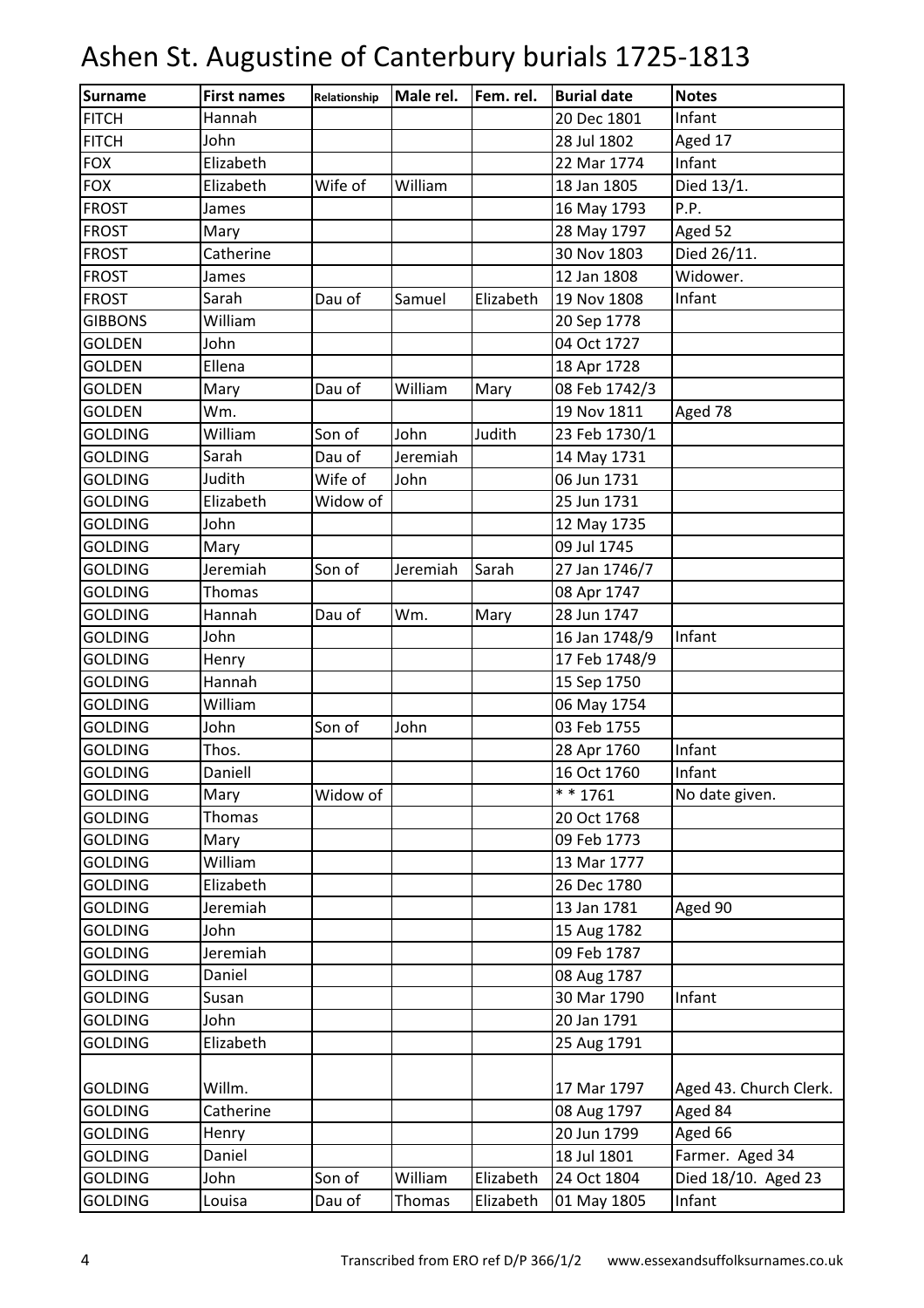| Surname           | <b>First names</b> | Relationship | Male rel. | Fem. rel. | <b>Burial date</b> | <b>Notes</b>         |
|-------------------|--------------------|--------------|-----------|-----------|--------------------|----------------------|
|                   |                    |              |           |           |                    |                      |
|                   |                    |              |           |           |                    | Farmer. Aged 32.     |
| <b>GOLDING</b>    | Sarah              | Wife of      | Henry     |           | 27 Feb 1807        | Abode: Great Thurlow |
| <b>GOLDING</b>    | Susannah           | Wife of      | Wm.       |           | 18 Feb 1810        |                      |
| <b>GOLDING</b>    | John               |              |           |           | 04 Mar 1810        |                      |
| <b>GOLDING</b>    | Elizabeth          | Dau of       | Thos.     | Eliza     | 27 Dec 1812        |                      |
| <b>GOLDING</b>    | Henry              | Son of       | Thos.     | Eliza     | 19 Jun 1813        |                      |
| <b>GOULDING</b>   | Sarah              |              |           |           | 26 Dec 1738        |                      |
| <b>GRETELING?</b> | Susan              |              |           |           | 07 Nov 1762        | Abode: Clare         |
| <b>HARDY</b>      | Rose               |              |           |           | 05 Apr 1728        |                      |
| <b>HARDY</b>      | Mary               | Wife of      | Isaac     |           | 20 May 1747        |                      |
| <b>HARDY</b>      | Isaack             |              |           |           | 05 Mar 1759        |                      |
| <b>HARDY</b>      |                    | Widow of     |           |           | 14 May 1765        | Unnamed.             |
| <b>HARDY</b>      | 5                  |              |           |           | 30 Sep 1767        | Infant. Unnamed.     |
| <b>HARRISON</b>   | Mary               |              |           |           | 30 Jun 1797        | Aged 40              |
| <b>HAYES</b>      | Alice              |              |           |           | 27 Feb 1782        |                      |
| <b>HAYES</b>      | Stephen            |              |           |           | 19 May 1786        |                      |
| <b>HAYS</b>       | Elizabeth          | Dau of       | Stephen   | Alice     | 23 Oct 1745        |                      |
| <b>HAYS</b>       | Mary               | Dau of       | Stephen   | Alice     | 08 Sep 1749        |                      |
| <b>HAYS</b>       | Sarah              |              |           |           | 29 Apr 1753        |                      |
| <b>HAYS</b>       | Zachary            |              |           |           | 16 May 1755        |                      |
| HEELFORD?         | James              | Son of       | John      | Martha    | 03 Jun 1739        |                      |
| <b>HEMPSTEAD</b>  | Elizabeth          |              |           |           | 16 Nov 1777        | Infant               |
| <b>HEMPSTEAD</b>  | Ann                |              |           |           | 07 Dec 1777        | Infant               |
| <b>HERVEY</b>     | Gabriel            |              |           |           | 05 Dec 1754        |                      |
| <b>HERVEY</b>     | Gabriel            |              |           |           | 26 Jul 1790        |                      |
|                   |                    |              |           |           |                    | Aged 33. Revd Thomas |
|                   |                    |              |           |           |                    | Hewitt, Fellow of    |
|                   |                    |              |           |           |                    | Bennet               |
| <b>HEWITT</b>     | Thomas             |              |           |           | 21 Mar 1785        | College, Cambridge.  |
| <b>HICKFORD</b>   | John               | Son of       | John      |           | 28 Sep 1736        |                      |
| <b>HOLMES</b>     | Richard            |              |           |           | 02 Jan 1755        |                      |
| <b>HOLMES</b>     | Richard            |              |           |           | 19 Dec 1756        |                      |
| <b>ILLGER</b>     | Jane               |              |           |           | 05 Dec 1760        |                      |
| <b>ILLGER</b>     | Alice              |              |           |           | 28 May 1763        |                      |
| <b>ILLGER</b>     | Jemima             |              |           |           | 12 Sep 1764        |                      |
| <b>INCH</b>       | Sarah              |              |           |           | 26 Apr 1777        |                      |
| <b>INCH</b>       | Isaac              |              |           |           | 03 Jun 1778        | Infant               |
| <b>INCH</b>       | William            |              |           |           | 03 Oct 1806        | Aged 67              |
| <b>JACKSON</b>    | Susan              | Dau of       | Samuel    |           | 26 Nov 1726        |                      |
| <b>JACKSON</b>    | Mary               | Wife of      | Saml.     |           | 03 May 1727        |                      |
| <b>JACKSON</b>    | William            | Son of       | Saml.     |           | 13 Oct 1729        |                      |
| <b>JACKSON</b>    | Sarah              | Dau of       | Saml.     |           | 23 Nov 1729        |                      |
| <b>JACKSON</b>    | Sarah              | Wife of      | Samuel    |           | 06 Nov 1741        |                      |
| <b>JACKSON</b>    | Susan              | Dau of       | Samuel    |           | 23 Mar 1747/8      |                      |
| <b>JACKSON</b>    | Samll.             |              |           |           | 19 Feb 1766        |                      |
| <b>JACKSON</b>    | Susan              |              |           |           | 10 Apr 1802        | Aged 75              |
| JAY               | Stephen            |              |           |           | 08 Nov 1768        |                      |
| JAY               | Sarah              |              |           |           | 02 Nov 1781        |                      |
|                   |                    |              |           |           |                    |                      |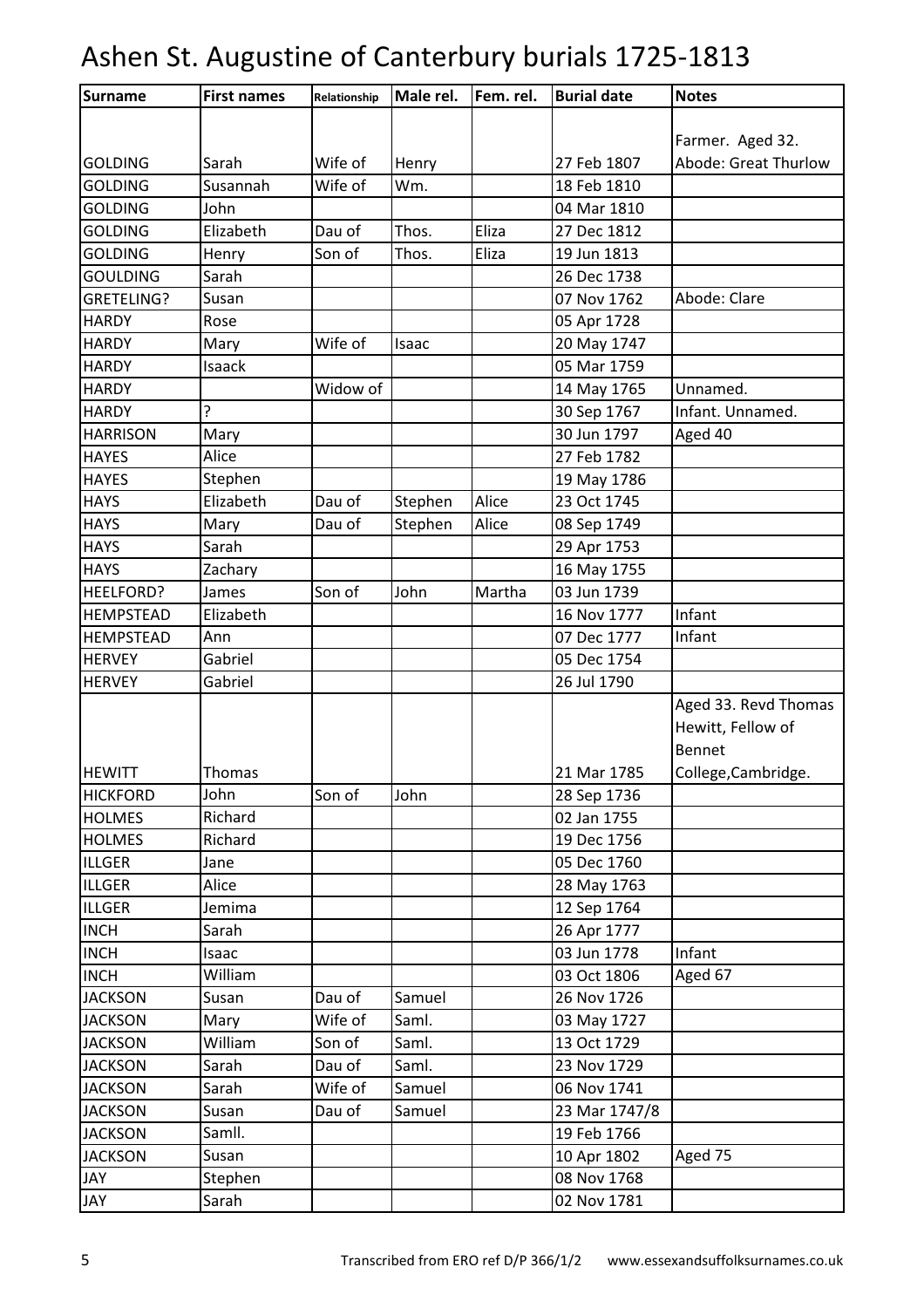| <b>Surname</b>     | <b>First names</b> | Relationship | Male rel. | Fem. rel. | <b>Burial date</b> | <b>Notes</b>        |
|--------------------|--------------------|--------------|-----------|-----------|--------------------|---------------------|
| <b>KATLING</b>     | Daniel             |              |           |           | 18 Jan 1767        |                     |
| <b>KILLINGBECK</b> | George             |              |           |           | 09 Jul 1758        |                     |
| <b>LACEY</b>       | Philadelphia       |              |           |           | 18 Sep 1725        |                     |
|                    |                    |              |           |           |                    | Revd. Mr. John      |
| <b>LISTER</b>      | John               |              |           |           | 31 Oct 1729        | Lister, Curate.     |
| <b>MALTON</b>      | Joseph             |              |           |           | 18 Jul 1742        |                     |
| <b>MARCH</b>       | Margaret           |              |           |           | 09 Oct 1729        |                     |
| <b>MARLTON</b>     | Mirabella          | Wife of      |           |           | 24 Aug 1736        | Husband unnamed.    |
|                    |                    |              |           |           |                    | Infant. Killed by a |
| <b>MAYES</b>       | Ann                |              |           |           | 20 Aug 1783        | waggon.             |
| <b>MAYES</b>       | Elizabeth          |              |           |           | 28 Oct 1787        | P.P.                |
| <b>MAYES</b>       | William            |              |           |           | 20 Mar 1789        | P.P.                |
| <b>MAYES</b>       | Richard            |              |           |           | 19 May 1793        |                     |
| <b>MAYS</b>        | Ann                | Dau of       | John      | Eliz.     | 28 Aug 1810        |                     |
| <b>MAYS</b>        | Sophia             | Dau of       | John      | Eliz.     | 06 Sep 1810        | Sister to Ann.      |
| <b>MERELS</b>      | Sarah              |              |           |           | 23 Apr 1736        |                     |
| <b>MERELS</b>      | Elizabeth          |              |           |           | 20 Jan 1736/7      | [May be 1735/6].    |
| <b>MERRILLS</b>    | Thomas             |              |           |           | 22 Feb 1732/3      | [May be 1731/2].    |
| <b>MICKLEY</b>     | Sarah              |              |           |           | 25 May 1785        |                     |
| <b>MIDSON</b>      | Elizabeth          |              |           |           | 07 Feb 1801        |                     |
| <b>MINGAY</b>      | John               |              |           |           | 25 Nov 1801        | Aged 65             |
| <b>MINGAY</b>      | Ann                | Widow of     |           |           | 24 Apr 1807        | Aged 80             |
| <b>MINGEY</b>      | William            |              |           |           | 30 Apr 1797        | Aged 22             |
| <b>MOTT</b>        | Richard            | Son of       |           | Mary      | 10 Jan 1729/30     | Base son.           |
| <b>MUMFORD</b>     | Joseph             |              |           |           | 20 Jul 1731        | Infant              |
| <b>MUNIFORD</b>    | Mary               |              |           |           | 06 Nov 1752        | [Mumford?].         |
| <b>NOBLE</b>       | William            |              |           |           | 18 Oct 1773        |                     |
| <b>NOBLE</b>       | Marabel            |              |           |           | 05 Jan 1774        |                     |
|                    | Jeremiah           |              |           |           |                    |                     |
| <b>OSBORN</b>      | Golding            |              |           |           | 21 Sep 1793        | Infant              |
| <b>PARKIN</b>      | Thomas             |              |           |           | 20 Aug 1797        | Labourer, aged 31   |
| <b>PARMENTER</b>   | Thomas             |              |           |           | 25 Oct 1728        |                     |
| <b>PASK</b>        | William            |              |           |           | 02 Oct 1750        |                     |
| <b>PASK</b>        | Ann                |              |           |           | 20 Oct 1769        |                     |
| <b>PASK</b>        | Mary               |              |           |           | 15 Aug 1771        |                     |
| <b>PEACOCK</b>     | Samuel             |              |           |           | 03 Sep 1796        |                     |
| <b>PEACOCK</b>     | Ann                |              |           |           | 29 Apr 1798        |                     |
| <b>PIPER</b>       | Philadelphia       | Dau of       | Isaac     | Anne      | 20 Aug 1729        |                     |
| <b>PIPER</b>       | Stephen            | Son of       | John      | Dorothy   | 02 Jan 1736/7      |                     |
|                    | Philadelphia       |              |           |           |                    |                     |
| <b>PIPER</b>       | Elizabeth          |              |           |           | 21 May 1753        |                     |
| <b>PIPER</b>       | Dorothy            |              |           |           | 06 Sep 1754        | Mrs.                |
| <b>PIPER</b>       | Isaac              |              |           |           | 25 Apr 1763        |                     |
| <b>PIPER</b>       | Ann                |              |           |           | 03 Feb 1765        |                     |
|                    |                    |              |           |           |                    | Esq. Vir omni cerde |
| <b>PIPER</b>       | John               |              |           |           | 16 Feb 1766        | major.              |
| <b>PIPER</b>       | Robert             |              |           |           | 30 Aug 1792        |                     |
| <b>PIPER</b>       | Elizabeth          |              |           |           | 21 Feb 1797        | Aged 59             |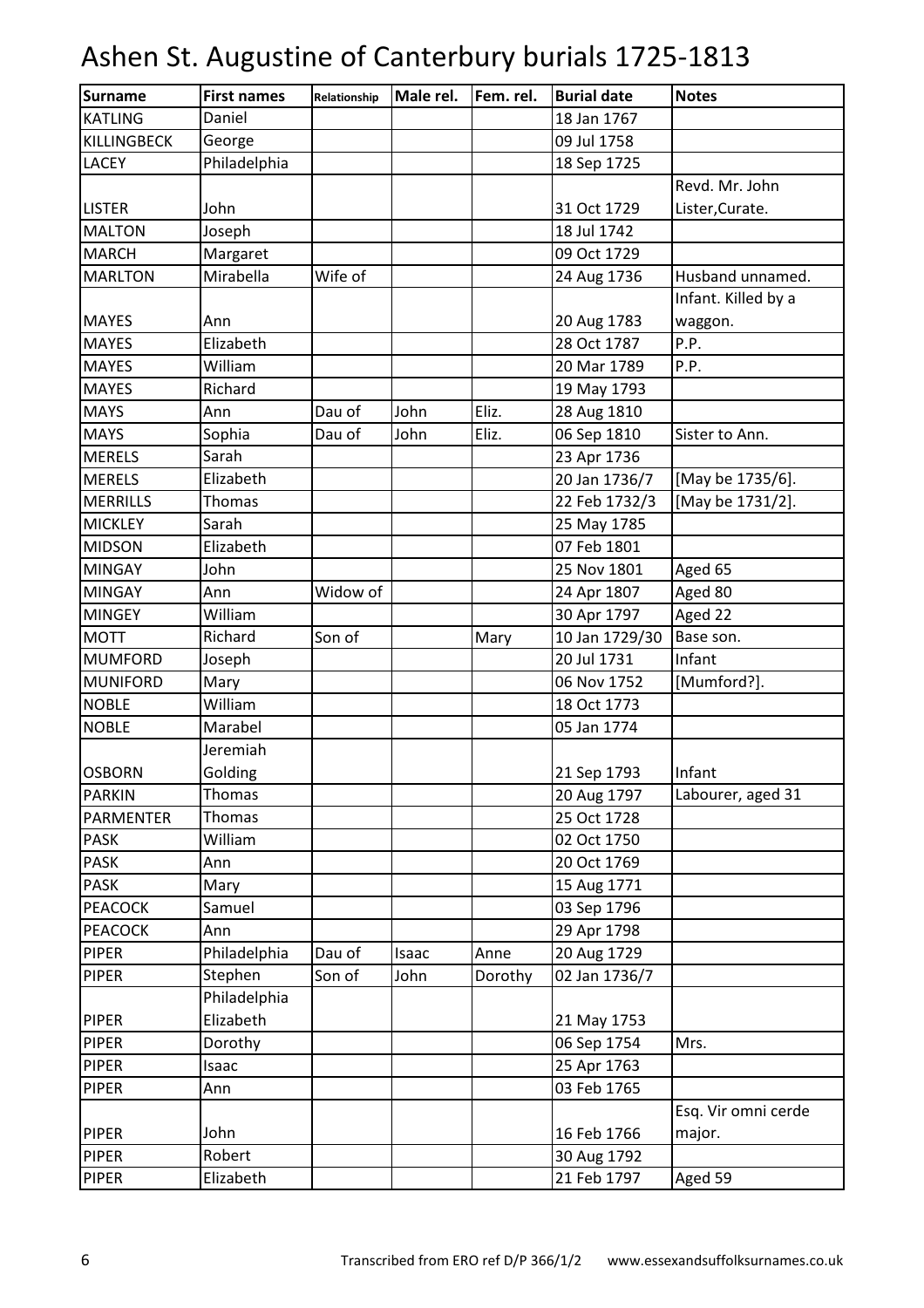#### Surname | First names | Relationship | Male rel. | Fem. rel. | Burial date | Notes PIPER Ann | | | | | | 03 Aug 1801 Died of apoplexy. Aged 64 PIPER John 08 Apr 1802 Died of an apoplexy. Aged 75 PLAIL ? Wife of David 09 Jul 1757 Unnamed. PLAIL Margaret 08 Nov 1775 PLAIL David | | | | | | 21 May 1776 PLAYL Elizabeth 08 Apr 1738 POLLARD Mary Wife of Edward 20 May 1726 POLLARD | Richard | Son of | Edwd. | 21 Jan 1728/9 POLLARD Benjamin Son of Edwd. 1 10 Oct 1733 POLLARD Daniel \* \* 1734 Infant. No date given. POLLARD Mary Wife of Edward 07 Nov 1741 POLLARD Edward 13 May 1742 POLLARD Edward 19 Mar 1742/3 POLLARD Mary 06 Dec 1762 POLLARD Elizabeth 01 Apr 1784 P.P. POLLEY Abraham 08 Oct 1734 POOL George | | | | | 24 Mar 1744/5 POOL Mary Wife of Robert 27 Jan 1755 POOL Susannah 18 Mar 1785 POOL Robert | | | | 28 Oct 1789 POOL Sarah 04 May 1793 POOL Robert 21 Jan 1800 Aged 76. Abode: Claret Hall POOLE Jane Dau of John Jane 20 Feb 1742/3 PURKIS Sarah 18 Oct 1798 Infant RALLING Martha | 26 Dec 1727 REEVES Jon 31 Aug 1737 RICHARDS Martha Sarah 22 May 1792 Aged 40 RICHARDSON William 04 Jul 1766 Infant RICHARDSON Tabitha 13 Nov 1766 Infant RICHARDSON James 23 Jun 1788 P.P. RICHARDSON Elizabeth 24 Feb 1802 Aged 75 RICHARDSON James 28 Feb 1802 RIST John Son of Edwd. 21 Jan 1728/9 ROBINSON Samuel 14 Apr 1729 ROBINSON Mary Widow of 1 07 Jan 1741/2 ROOT Elizabeth 12 Nov 1786 Infant ROOT Samuel 13 Dec 1789 P.P. ROOT Samuel 01 Mar 1802 Infant RUFFLE Hannah 13 Oct 1801 [Rustle?]. Aged 20 RULTING Edward | 21 Oct 1764 RULTON John 1988 | 1988 | 1989 | 1989 | 1989 | 1989 | 1989 | 1989 | 1989 | 1989 | 1989 | 1989 | 198 RUSHIN Sarah | 16 Apr 1726 SCRIVENER Richard | | | | | 22 Apr 1743 SMITH Mary Dau of Thomas | 04 Sep 1726 SMITH Anne Dau of Joseph Anne 26 Nov 1749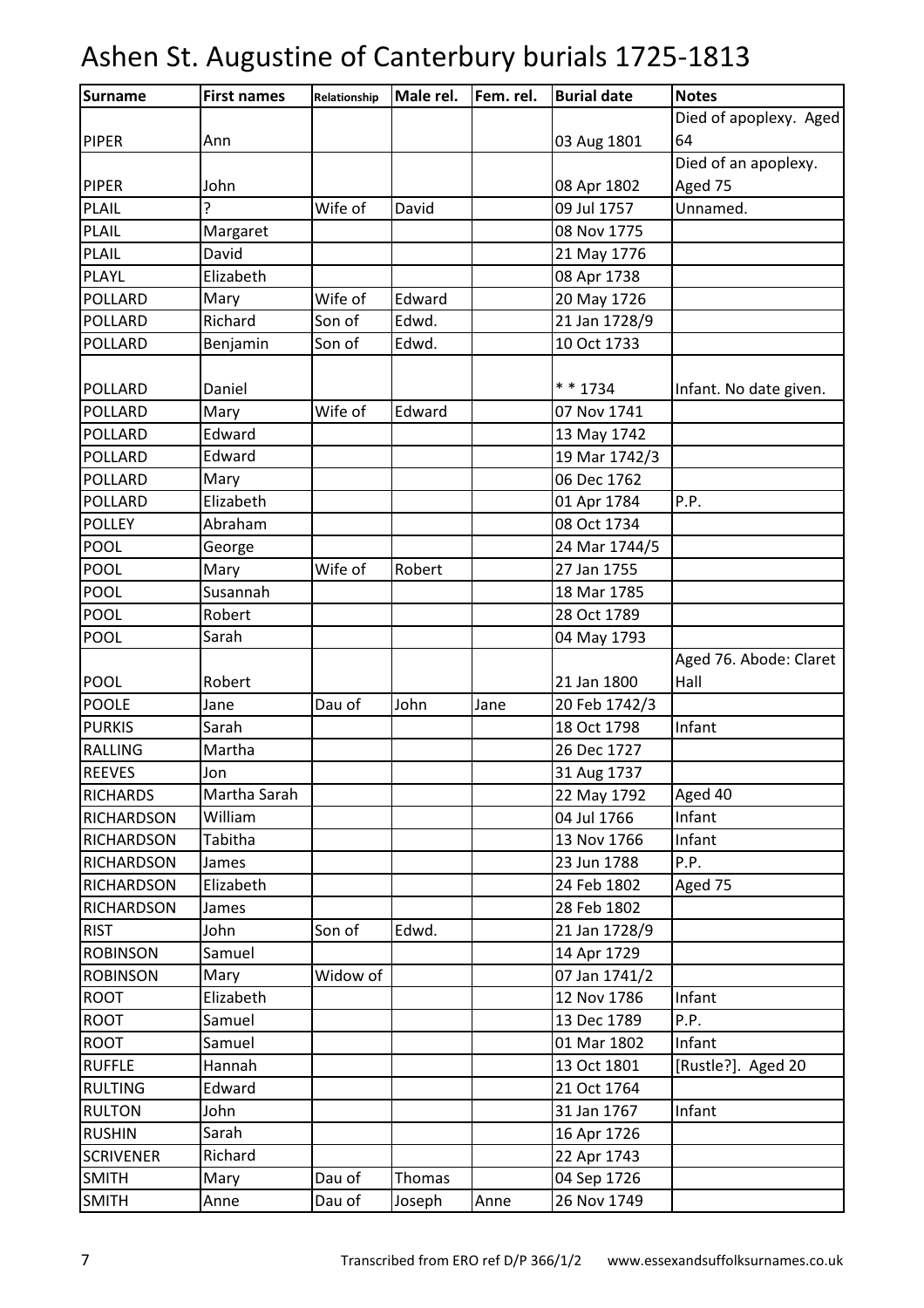| <b>Surname</b>  | <b>First names</b> | Relationship | Male rel.          | Fem. rel. | <b>Burial date</b> | <b>Notes</b>             |
|-----------------|--------------------|--------------|--------------------|-----------|--------------------|--------------------------|
| <b>SMITH</b>    | John               |              |                    |           | 18 Aug 1761        |                          |
| <b>SMITH</b>    | William            |              |                    |           | 02 Jun 1781        | Infant                   |
| <b>SMITH</b>    | Catharine          |              |                    |           | 24 Jun 1781        |                          |
| <b>SMITH</b>    | James              |              |                    |           | 19 Jan 1785        |                          |
| <b>SMITH</b>    | George             |              |                    |           | 10 Apr 1789        | Infant                   |
| SPARROW         | Elizabeth          |              |                    |           | 30 Oct 1727        |                          |
|                 |                    |              |                    |           |                    |                          |
| <b>SPERLING</b> | Henry Stephen      |              |                    |           | 20 Aug 1765        | Infant                   |
| <b>SPERLING</b> | Eleanor            |              |                    |           | 10 Mar 1793        | Aged 23                  |
|                 |                    |              |                    |           |                    | Aged 52. Mrs. Mary       |
|                 |                    |              |                    |           |                    | Sperling, wife of Henry, |
|                 |                    |              |                    |           |                    | Sperling Esq. of Dynes   |
|                 |                    |              |                    |           |                    | Hall [Near Gt            |
| <b>SPERLING</b> | Mary               | Wife of      | Henry              |           | 23 Sep 1795        | Maplestead]              |
| <b>STOCKS</b>   | John Golding       |              |                    |           | 16 Jun 1780        | Infant                   |
| <b>STUART</b>   | Frederick          |              |                    |           | 11 Apr 1768        | Infant                   |
| <b>STUART</b>   | Edward             |              |                    |           | 15 Jan 1770        | Infant                   |
|                 |                    |              |                    |           |                    |                          |
|                 |                    |              |                    |           |                    | wife of Revd. Charles    |
| <b>STUART</b>   | Sarah              | Wife of      | Charles            |           | 19 Oct 1771        | Stuart. Aged 35.         |
|                 |                    |              |                    |           |                    |                          |
|                 |                    |              |                    |           |                    | Aged 66. Widow of        |
|                 |                    |              |                    |           |                    | Revd.Edwd.Stuart         |
|                 |                    |              |                    |           |                    | Rector of Wiggenholt c   |
| <b>STUART</b>   | Philadelphia       | Widow of     | Edwd.              |           | 11 Jul 1776        | e in Greatham, Sussex.   |
| <b>STUART</b>   | Jane               |              |                    |           | 01 Mar 1790        |                          |
|                 |                    |              |                    |           |                    | Abode: Epping            |
|                 |                    |              |                    |           |                    | [originally?]. Died      |
|                 |                    |              |                    |           |                    | 02/1/1802 of a sore      |
|                 |                    |              |                    |           |                    | throat [Diptheria?].     |
|                 |                    |              |                    |           |                    | <b>Buried in Ashen</b>   |
| <b>STUART</b>   | Elizabeth          | Wife of      | <b>Charles Cox</b> |           | 06 Jan 1802        | Chancel.                 |
|                 |                    |              |                    |           |                    |                          |
|                 |                    |              |                    |           |                    | Aged 84. Revd. Died      |
|                 |                    |              |                    |           |                    | 16/12. Buried in Vault   |
|                 |                    |              |                    |           |                    | in Chancel.Rector for    |
|                 |                    |              |                    |           |                    | 50 yrs, performing the   |
| <b>STUART</b>   | Charles            |              |                    |           | 23 Dec 1803        | duty for 48.             |
| <b>TUFFILL</b>  | Mary               |              |                    |           | 20 Jun 1779        |                          |
| <b>TURNER</b>   | Andrew             |              |                    |           | 27 Jan 1728/9      |                          |
| <b>TURNER</b>   | Priscilla          | Wife of      | Saml.              |           | 16 Apr 1739        |                          |
| <b>TURNER</b>   | Thomas             |              |                    |           | 05 Jan 1741/2      |                          |
| <b>TURNER</b>   | Samuel             |              |                    |           | 17 Jan 1744/5      |                          |
| <b>TURNER</b>   | John               | Son of       |                    | Mirabella | 10 Oct 1745        |                          |
| <b>TURNER</b>   | Mary               |              |                    |           | 20 Jul 1770        |                          |
| <b>TURNER</b>   | Mary               |              |                    |           | 11 Oct 1775        |                          |
| <b>TURNER</b>   | Robert             |              |                    |           | 23 Mar 1786        |                          |
| <b>TURNER</b>   | Elizabeth          |              |                    |           | 21 Aug 1791        |                          |
| <b>TURNER</b>   | Thomas             |              |                    |           | 27 Oct 1791        |                          |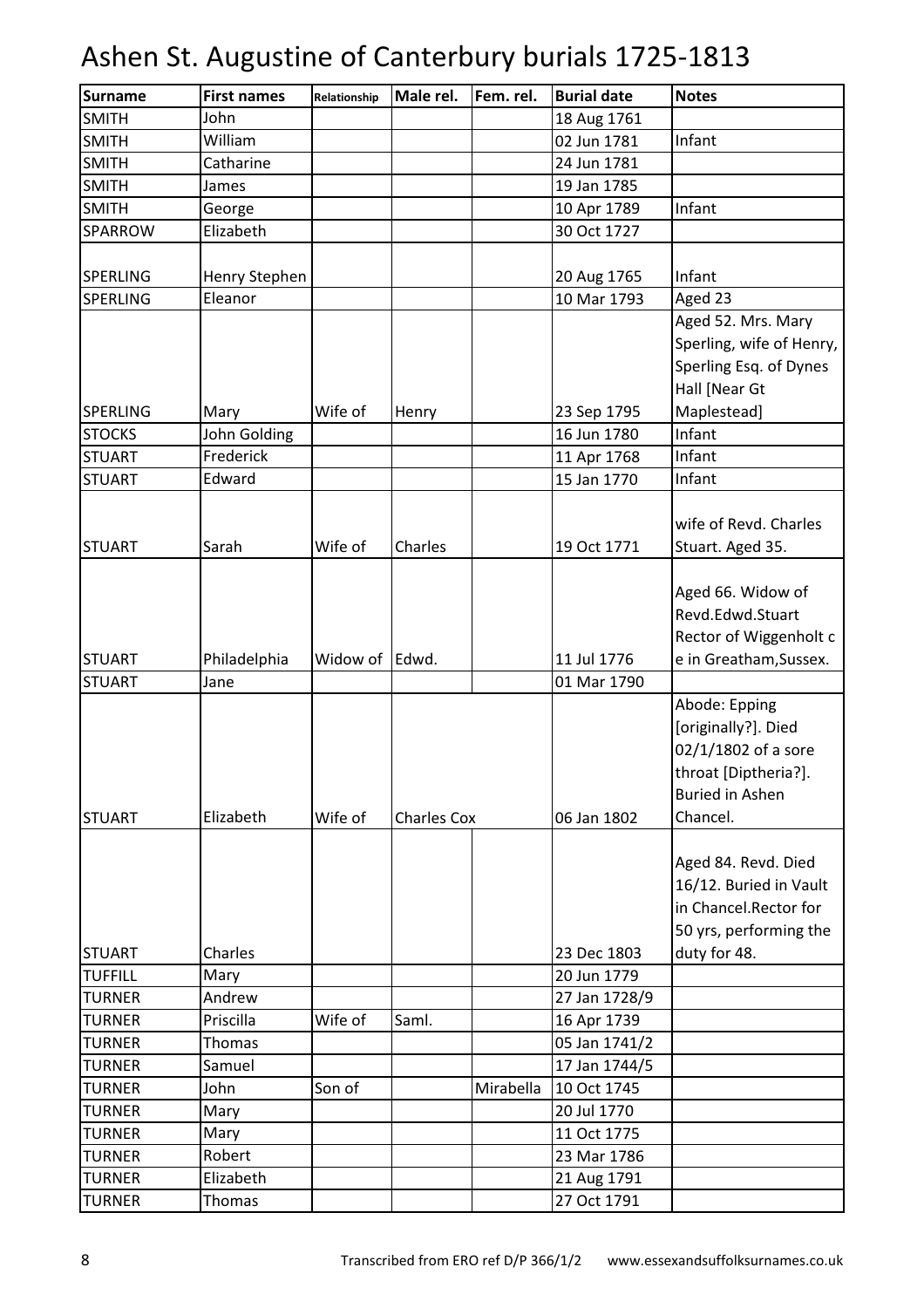| <b>Surname</b>  | <b>First names</b>  | Relationship | Male rel. | Fem. rel. | <b>Burial date</b> | <b>Notes</b>               |
|-----------------|---------------------|--------------|-----------|-----------|--------------------|----------------------------|
| <b>TURNER</b>   | Margaret            |              |           |           | 24 Jun 1795        | Aged 28                    |
| TURNER          | Mary                | Wife of      | Thos.     |           | 04 Dec 1802        |                            |
|                 |                     |              |           |           |                    | Spinster.Buried in         |
|                 |                     |              |           |           |                    | Tilbury [juxta Clare]      |
| <b>TURNER</b>   | Mary                |              |           |           | 25 Mar 1806        | Meeting Grounds.           |
| <b>TURNER</b>   | Ann                 | Wife of      | John      |           | 22 Apr 1806        |                            |
| TURNER          | Geo.                | Son of       | John      |           | 04 Aug 1810        |                            |
| <b>TURNER</b>   | Sarah               | Dau of       | John      |           | 13 Aug 1810        | Sister to Geo.             |
| <b>TWITCHET</b> | Susan               |              |           |           | 12 Jul 1788        | P.P.                       |
| <b>TWITCHET</b> | William             |              |           |           | 17 Aug 1800        | Aged 15                    |
| <b>TWITCHET</b> | Joseph              | Son of       | James     | Ruth      | 14 May 1805        | Infant                     |
| <b>TWITCHET</b> | James               |              |           |           | 20 Nov 1806        | Aged 73                    |
| <b>TWITCHET</b> | Rebeckah            |              |           |           | 09 Feb 1812        |                            |
| <b>UGGLES</b>   | Isaac               |              |           |           | 06 Nov 1728        |                            |
| <b>UGGLES</b>   | Jacob               |              |           |           | 26 Apr 1729        |                            |
| WADE            | Elizabeth           |              |           |           | 08 Aug 1801        | Infant                     |
| WAKELIN         | Henry               |              |           |           | 02 Nov 1778        | Abode: Clare               |
| WAKERING        | Daniel              |              |           |           | 13 Aug 1726        |                            |
| WARD            | Elizabeth           | Dau of       | John      | Mary      | 15 Oct 1736        |                            |
| WARD            | Thomas              |              |           |           | 25 Aug 1737        |                            |
| WARD            | William             | Son of       | John      | Mary      | 10 Oct 1745        |                            |
| WARD            | Sarah               | Dau of       | John      | Mary      | 23 Oct 1745        |                            |
| WARD            | Mary                |              |           |           | 29 Jan 1765        | Infant                     |
| WARD            | Rebeccah            |              |           |           | 03 Sep 1768        |                            |
| WARD            | John                |              |           |           | 07 Sep 1784        | P.P.                       |
| WARREN          | Elizabeth           |              |           |           | 03 Nov 1767        | Infant                     |
| WARREN          | Thomas              |              |           |           | 25 Nov 1778        |                            |
| WARREN          | Alice               | Widow of     |           |           | 28 Apr 1806        | Aged 77                    |
| <b>WESTLY</b>   | John                |              |           |           | 31 Mar 1738        |                            |
|                 |                     |              |           |           |                    | Wife of a Methodist        |
|                 |                     |              |           |           |                    | <b>Preacher of Helions</b> |
| <b>WHITBY</b>   | Mary                |              |           |           | 09 Apr 1803        | Bumpstead. Aged 64         |
|                 |                     |              |           |           |                    | Aged 72.                   |
|                 |                     |              |           |           |                    | Widower.Methodist          |
|                 |                     |              |           |           |                    | <b>Preacher of Helions</b> |
| <b>WHITBY</b>   | Thomas              |              |           |           | 01 Jan 1810        | Bumpstead                  |
|                 |                     |              |           |           |                    |                            |
|                 |                     |              |           |           |                    | Died of consumption.       |
| <b>WILLIS</b>   | Sarah               |              |           |           | 04 Jun 1802        | Aged 20                    |
|                 |                     |              |           |           |                    |                            |
|                 |                     |              |           |           |                    | Forename hidden by         |
| <b>WINCH</b>    | $\ast_{\mathsf{W}}$ |              |           |           | 01 Nov 1725        | piece of previous page.    |
| <b>WINCH</b>    | Margaret            | Wife of      | Thomas    |           | 22 Sep 1728        |                            |
| <b>WINCH</b>    | Thomas              |              |           |           | 15 Jul 1737        |                            |
| <b>WINCH</b>    | Nathaniel           | Son of       | William   | Grace     | 08 Oct 1738        |                            |
| <b>WINCH</b>    | William             |              |           |           | 13 Oct 1747        |                            |
| WRIGHT          | Hellyday?           | Son of       | William   | Sarah     | 05 Dec 1725        |                            |
| WRIGHT          | Eliz.               | Dau of       | William   | Sarah     | 05 Dec 1725        |                            |
| <b>WRIGHT</b>   | John                |              |           |           | 12 May 1735        | Infant                     |
|                 |                     |              |           |           |                    |                            |